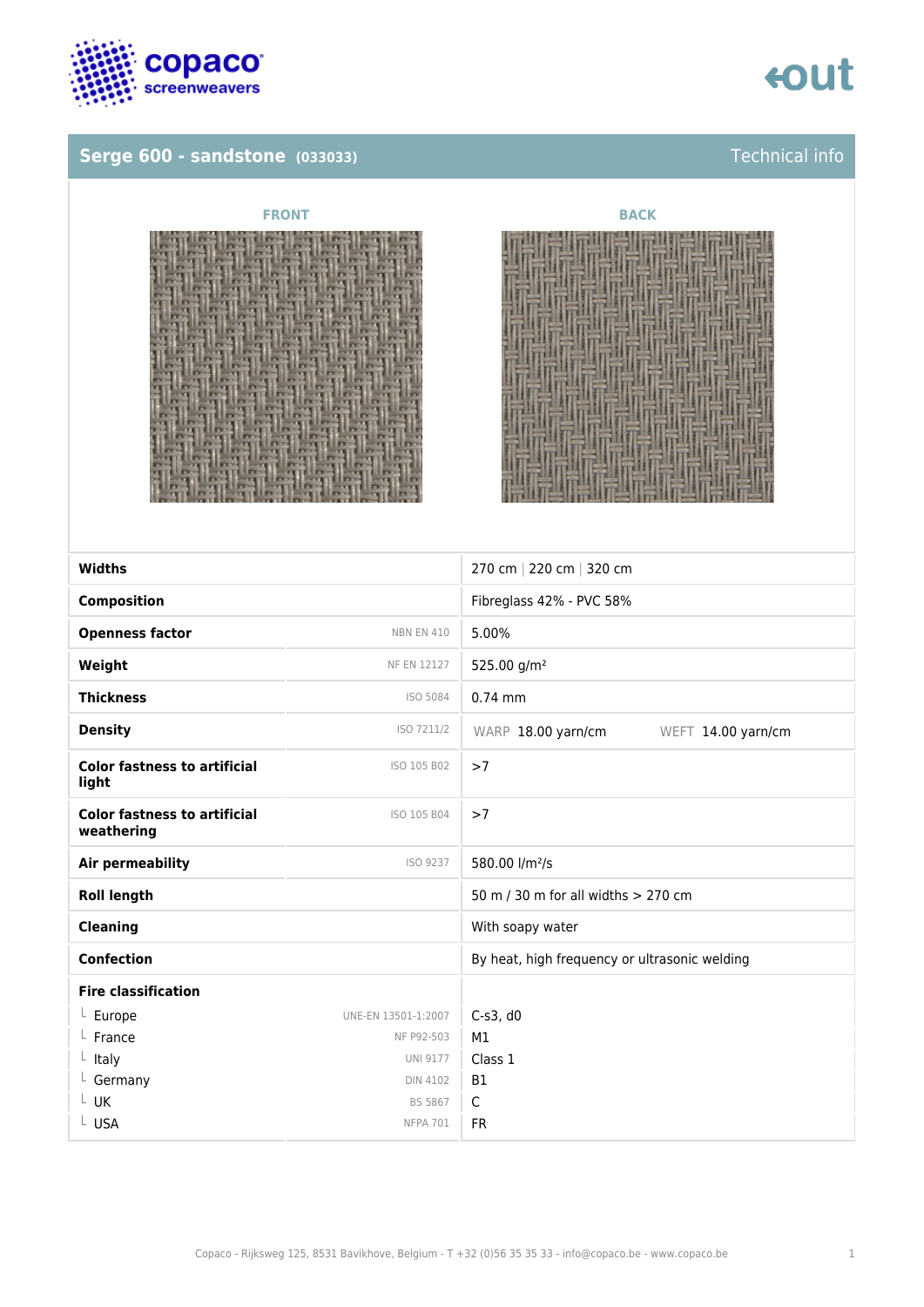

# tout

### **Serge 600 - sandstone (033033)**

| <b>Technical info</b> |  |
|-----------------------|--|
|                       |  |
|                       |  |

| <b>Tear strength</b><br>ISO 4674-1 methode 2           |                     |                      |
|--------------------------------------------------------|---------------------|----------------------|
| $L$ Original                                           | WARP 8.50 daN       | WEFT $7.50$ daN      |
| $\perp$ After climatic chamber -30°C                   | WARP 7.80 daN       | <b>WEFT 7.50 daN</b> |
| $\perp$ After climatic chamber +70°C                   | WARP 8.20 daN       | WEFT 7.20 daN        |
| <b>Elongation up to break</b><br>ISO 1421              |                     |                      |
| $L$ Original                                           | <b>WARP 3.10 %</b>  | WEFT 2.75 %          |
| $\perp$ After color fastness to artificial light       | <b>WARP 4.00 %</b>  | <b>WEFT 2.90 %</b>   |
| $\perp$ After colour fastness to artificial weathering | <b>WARP 3.50 %</b>  | WEFT 2.80 %          |
| $\perp$ After climatic chamber -30°C                   | <b>WARP 3.00 %</b>  | WEFT 2.50 %          |
| $\perp$ After climatic chamber +70°C                   | <b>WARP 2.85 %</b>  | WEFT 2.50 %          |
| <b>Breaking strength</b><br>ISO 1421                   |                     |                      |
| $L$ Original                                           | WARP 260.00 daN/5cm | WEFT 225.00 daN/5cm  |
| $\perp$ After color fastness to artificial light       | WARP 240.00 daN/5cm | WEFT 220.00 daN/5cm  |
| $\perp$ After colour fastness to artificial weathering | WARP 240.00 daN/5cm | WEFT 225.00 daN/5cm  |
| $\perp$ After climatic chamber -30°C                   | WARP 225.00 daN/5cm | WEFT 200.00 daN/5cm  |
| $\perp$ After climatic chamber +70°C                   | WARP 180.00 daN/5cm | WEFT 185.00 daN/5cm  |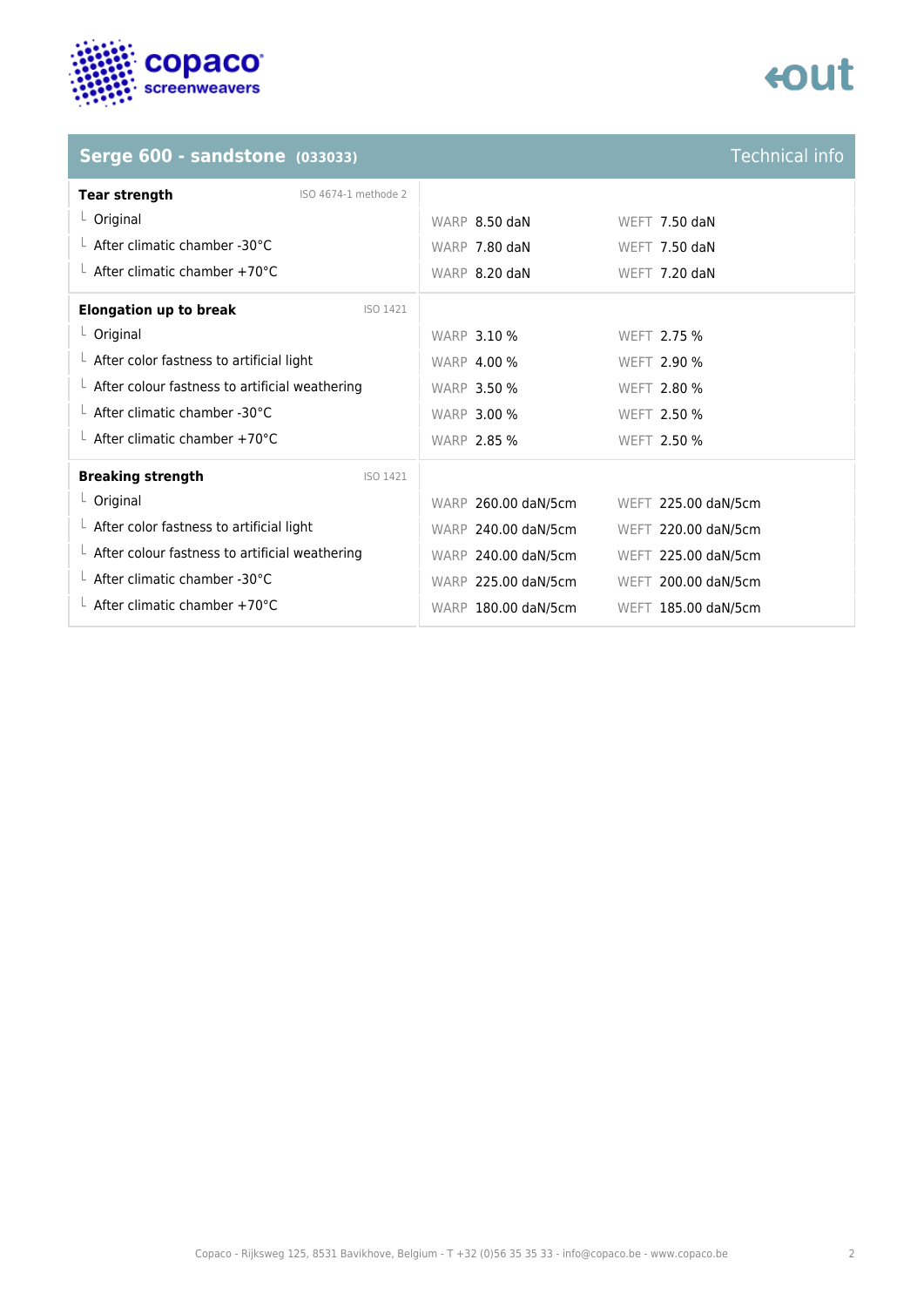



# **Front - Interior** Serge 600 - sandstone (033033)

| <b>Visual properties</b> |  |  |
|--------------------------|--|--|
|                          |  |  |

| Tv = Visual light transmittance | 6.80% |
|---------------------------------|-------|
| Tuy = UV transmittance          | 6.60% |

| Solar energetic properties |        |
|----------------------------|--------|
| As = Solar absorptance     | 72.40% |
| $Rs = Solar$ reflectance   | 20.50% |
| Ts = Solar transmittance   | 7.10%  |
|                            |        |

| Fabric + glazing: G-factor |      |      |      |      |
|----------------------------|------|------|------|------|
|                            | G    | Te   | Qi   | SC   |
| <b>Glazing A</b>           | 0.60 | 0.06 | 0.54 | 0.71 |
| <b>Glazing B</b>           | 0.59 | 0.05 | 0.54 | 0.78 |
| <b>Glazing C</b>           | 0.50 | 0.04 | 0.47 | 0.85 |
| <b>Glazing D</b>           | 0.29 | 0.02 | 0.27 | 0.91 |

G = Total solar energy transmittance / Te = Direct solar transmittance / Qi = Secondary heat transfer factor / SC = Shading coefficient

| <b>Visual comfort</b>           |         |               |
|---------------------------------|---------|---------------|
| Normal solar transmittance      | Class 3 | Good effect   |
| <b>Glare control</b>            | Class 1 | Little effect |
| <b>Privacy night</b>            | Class 1 | Little effect |
| Visual contact with the outside | Class 3 | Good effect   |
| <b>Daylight utilisation</b>     | Class 1 | Little effect |

| Thermal comfort G-factor = Total solar energy transmittance |                  |                  |                  |
|-------------------------------------------------------------|------------------|------------------|------------------|
| <b>Glazing A</b>                                            | <b>Glazing B</b> | <b>Glazing C</b> | <b>Glazing D</b> |
| Class 0                                                     | Class 0          | Class 0          | Class 2          |

| Thermal comfort Qi-factor = Secondary heat transfer factor |                  |                  |                  |
|------------------------------------------------------------|------------------|------------------|------------------|
| <b>Glazing A</b>                                           | <b>Glazing B</b> | <b>Glazing C</b> | <b>Glazing D</b> |
| Class 0                                                    | Class 0          | Class 0          | Class 1          |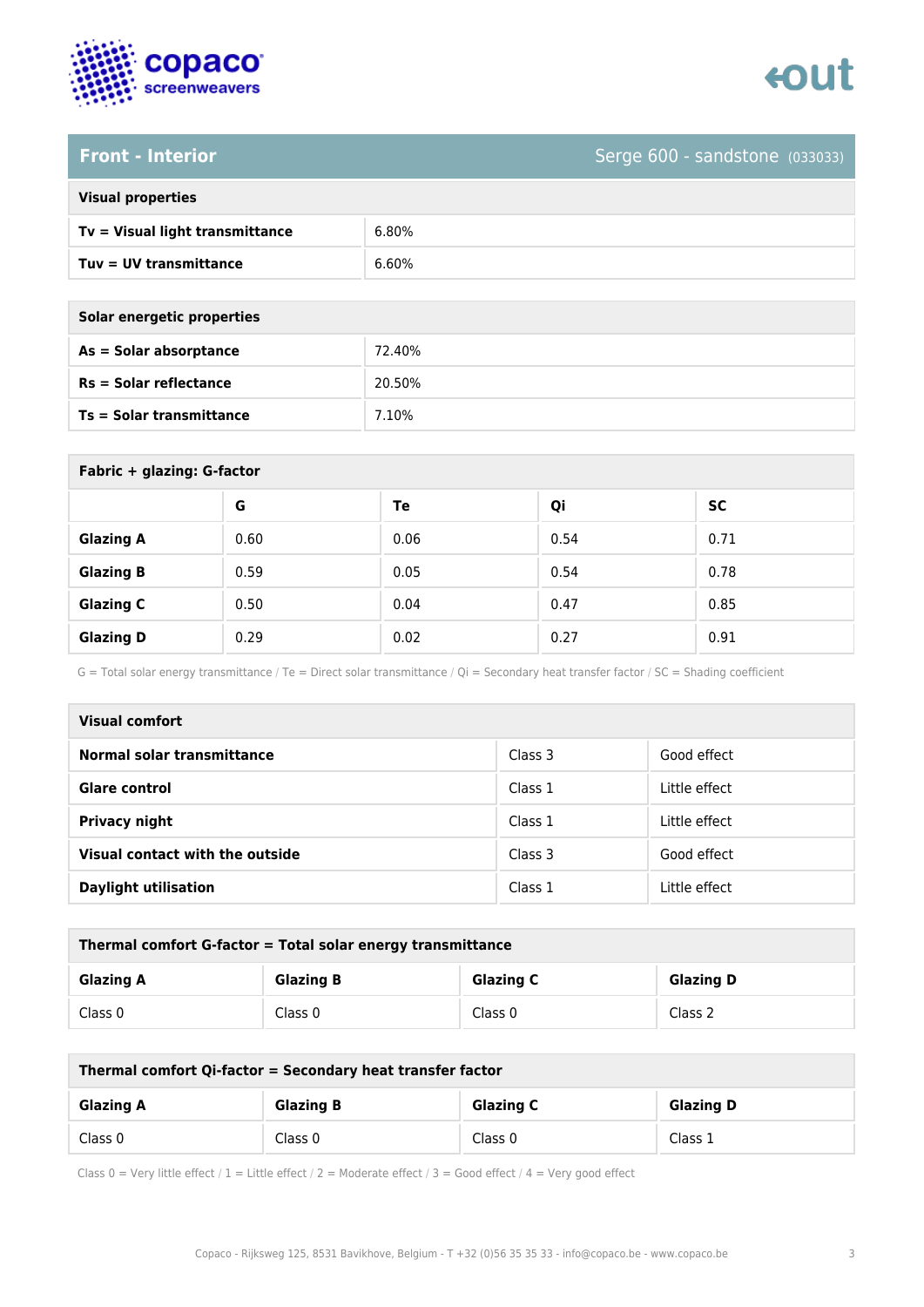

# **Back - Interior** Serge 600 - sandstone (033033)

| <b>Visual properties</b> |  |  |
|--------------------------|--|--|
|                          |  |  |

| $Tv = Visual light transmittance$ | 6.80% |
|-----------------------------------|-------|
| Tuv = UV transmittance            | 6.60% |

| Solar energetic properties |        |
|----------------------------|--------|
| As = Solar absorptance     | 72.50% |
| $Rs = Solar$ reflectance   | 20.40% |
| Ts = Solar transmittance   | 7.10%  |
|                            |        |

| Fabric + glazing: G-factor |      |      |      |           |
|----------------------------|------|------|------|-----------|
|                            | G    | Te   | Qi   | <b>SC</b> |
| <b>Glazing A</b>           | 0.60 | 0.06 | 0.54 | 0.71      |
| <b>Glazing B</b>           | 0.59 | 0.05 | 0.54 | 0.78      |
| <b>Glazing C</b>           | 0.50 | 0.04 | 0.47 | 0.85      |
| <b>Glazing D</b>           | 0.29 | 0.02 | 0.27 | 0.91      |

G = Total solar energy transmittance / Te = Direct solar transmittance / Qi = Secondary heat transfer factor / SC = Shading coefficient

| <b>Visual comfort</b>           |         |               |
|---------------------------------|---------|---------------|
| Normal solar transmittance      | Class 3 | Good effect   |
| <b>Glare control</b>            | Class 1 | Little effect |
| <b>Privacy night</b>            | Class 1 | Little effect |
| Visual contact with the outside | Class 3 | Good effect   |
| <b>Daylight utilisation</b>     | Class 1 | Little effect |

| Thermal comfort G-factor = Total solar energy transmittance |                  |                  |                  |  |
|-------------------------------------------------------------|------------------|------------------|------------------|--|
| <b>Glazing A</b>                                            | <b>Glazing B</b> | <b>Glazing C</b> | <b>Glazing D</b> |  |
| Class 0                                                     | Class 0          | Class 0          | Class 2          |  |

| Thermal comfort Qi-factor = Secondary heat transfer factor                   |         |         |         |
|------------------------------------------------------------------------------|---------|---------|---------|
| <b>Glazing C</b><br><b>Glazing B</b><br><b>Glazing D</b><br><b>Glazing A</b> |         |         |         |
| Class 0                                                                      | Class 0 | Class 0 | Class 1 |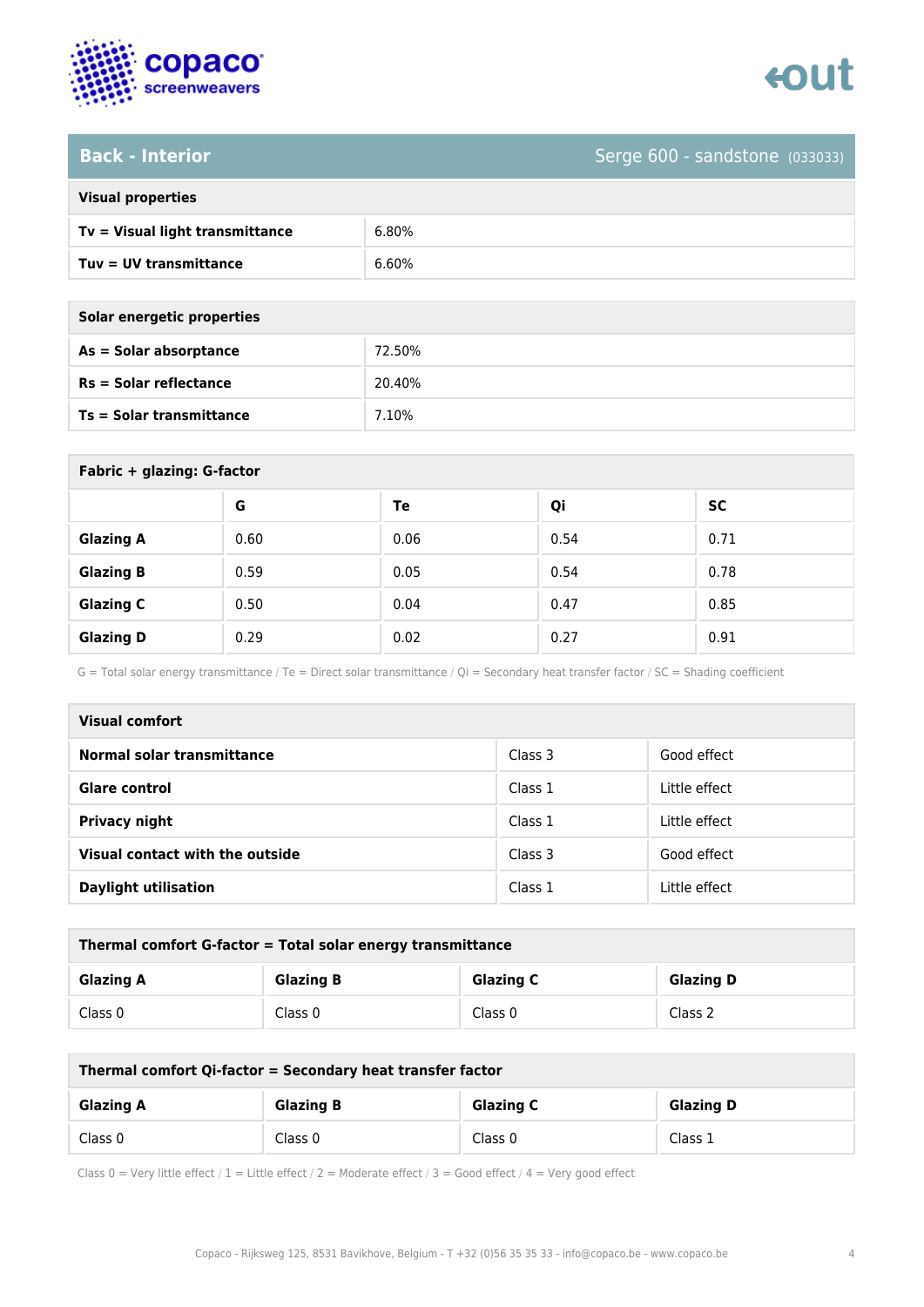



### **Front - Exterior** Serge 600 - sandstone (033033)

| <b>Visual properties</b> |  |  |
|--------------------------|--|--|
|                          |  |  |

| Tv = Visual light transmittance | 6.80% |
|---------------------------------|-------|
| Tuv = UV transmittance          | 6.60% |

| Solar energetic properties      |        |
|---------------------------------|--------|
| As = Solar absorptance          | 72.40% |
| $Rs = Solar$ reflectance        | 20.50% |
| <b>Ts = Solar transmittance</b> | 7.10%  |

| Fabric + glazing: G-factor |      |      |      |           |
|----------------------------|------|------|------|-----------|
|                            | G    | Te   | Qi   | <b>SC</b> |
| <b>Glazing A</b>           | 0.22 | 0.06 | 0.16 | 0.26      |
| <b>Glazing B</b>           | 0.17 | 0.05 | 0.12 | 0.23      |
| <b>Glazing C</b>           | 0.11 | 0.04 | 0.07 | 0.19      |
| <b>Glazing D</b>           | 0.09 | 0.02 | 0.07 | 0.28      |

G = Total solar energy transmittance / Te = Direct solar transmittance / Qi = Secondary heat transfer factor / SC = Shading coefficient

| Thermal comfort G-factor = Total solar energy transmittance                  |         |         |         |  |
|------------------------------------------------------------------------------|---------|---------|---------|--|
| <b>Glazing C</b><br><b>Glazing B</b><br><b>Glazing D</b><br><b>Glazing A</b> |         |         |         |  |
| Class 2                                                                      | Class 2 | Class 3 | Class 4 |  |

| Thermal comfort Qi-factor = Secondary heat transfer factor                   |         |         |         |  |
|------------------------------------------------------------------------------|---------|---------|---------|--|
| <b>Glazing B</b><br><b>Glazing C</b><br><b>Glazing D</b><br><b>Glazing A</b> |         |         |         |  |
| Class 2                                                                      | Class 2 | Class 3 | Class 3 |  |